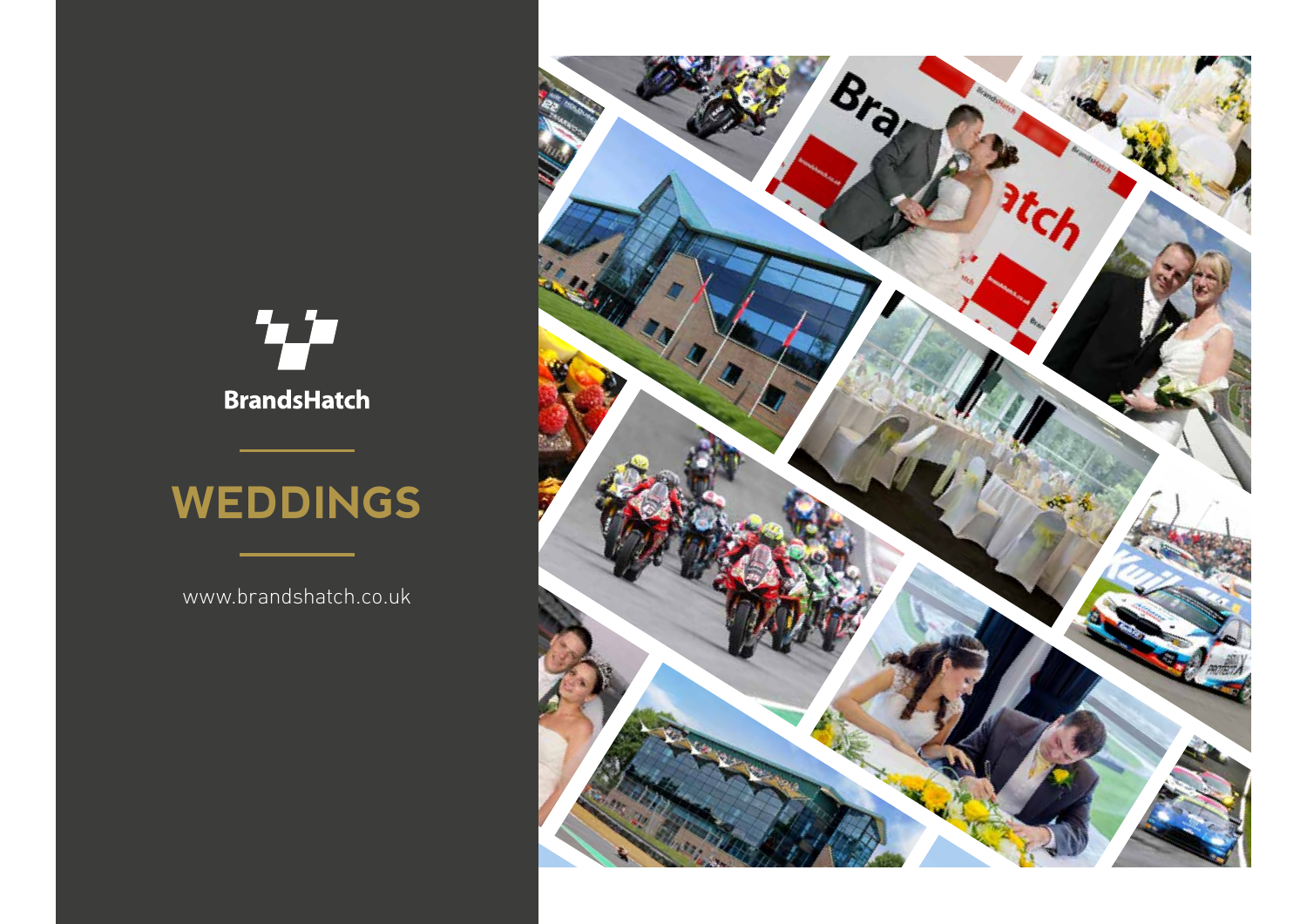# **BRANDS HATCH A THEATRE OF DREAMS**

**SINCE 1926 THE WORLD-FAMOUS BRANDS HATCH HAS BEEN THE SCENE OF MANY MOMENTOUS OCCASIONS. WE HAVE PLAYED HOST TO SOME OF MOTORSPORT'S BIGGEST DAYS AND, IN THE PROCESS, WATCHED HISTORY BEING MADE.**

Over the decades, household names like James Hunt, Nigel Mansell, Ayrton Senna and Carl Fogarty have raced and won at Brands Hatch, and it's as popular today as any time in its illustrious past.

We constantly look to the future, and our history writes itself every day.

We invite you to be part of that history.





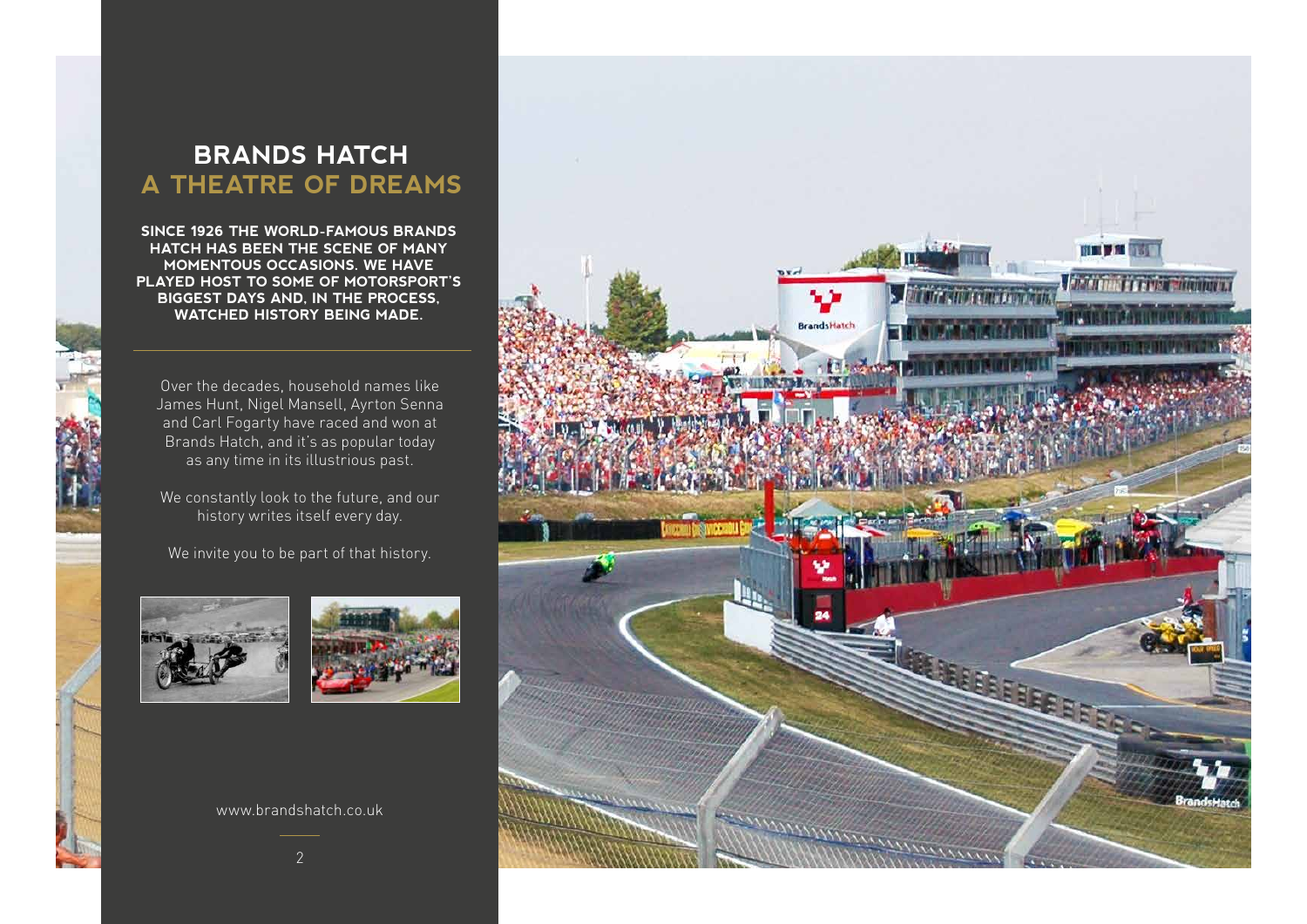

### **THE MOTORSPORT VISION CENTRE**

**THE MOTORSPORT VISION CENTRE OFFERS ARGUABLY THE MOST UNIQUE WEDDING VENUE IN THE SOUTH EAST. WITH PANORAMIC VIEWS OF THE BRANDS HATCH INDY CIRCUIT, THE BACKDROP WILL LIVE LONG IN THE MEMORY OF YOU AND YOUR GUESTS.**

Intimate ceremonies, formal breakfasts and major receptions are effortlessly taken care of by our modern, purpose-built facilities. And for photographs, our 300 acres of grounds offer a variety of scenery that's hard to match: hallowed racing tarmac, rolling lawns, coppiced woods or, indeed, the winner's podium.





OIL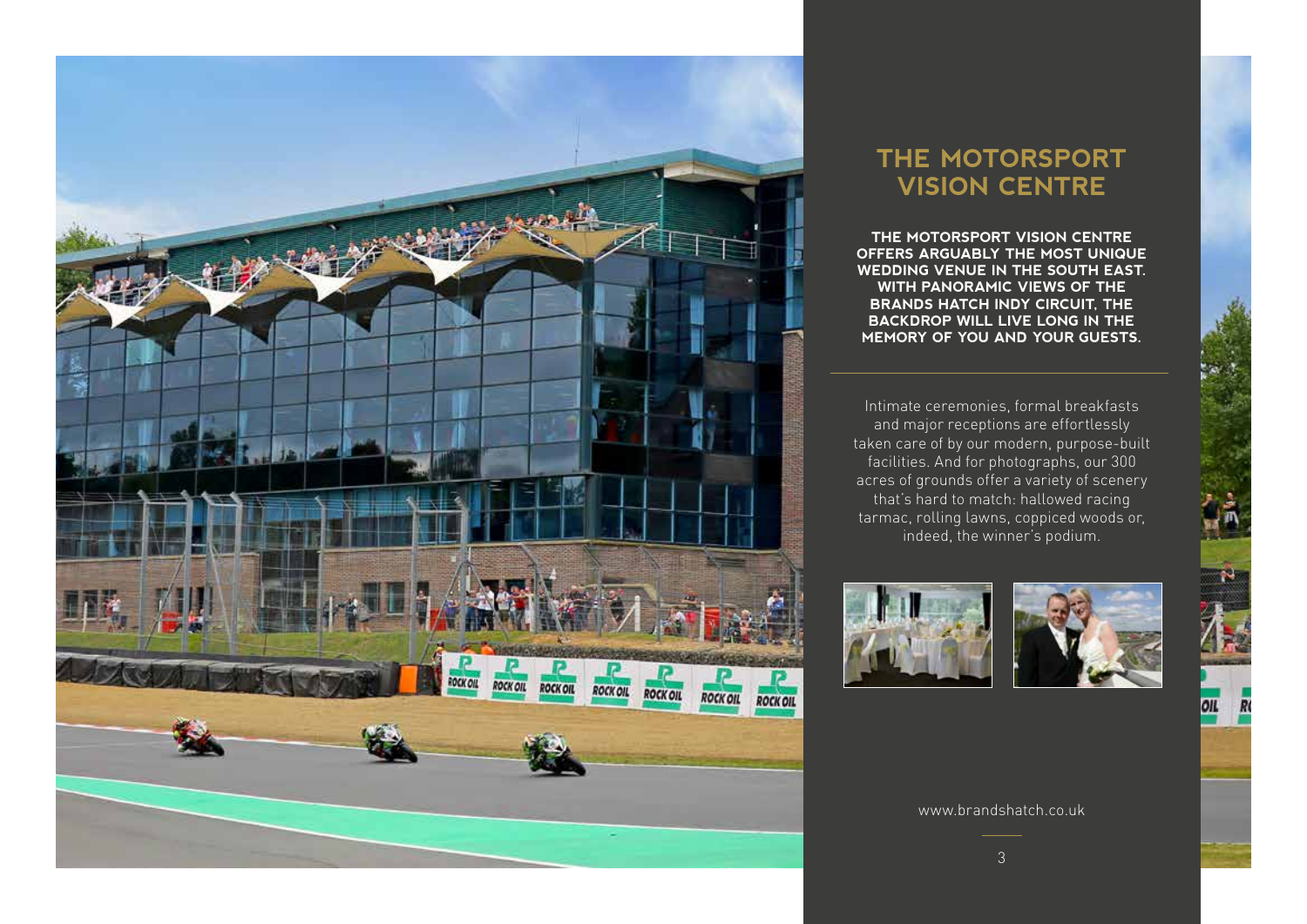### **TIMING IS EVERYTHING**

**IN MOTORSPORT, EVERYTHING DEPENDS ON IT. IT DEFINES FIRST AND SECOND PLACE. WINNING AND LOSING. SO, FOR YOUR COMPLETE PEACE OF MIND, YOU HAVE THE REASSURANCE THAT OUR TEAM IS WITH YOU AT ALL TIMES, WATCHING THE CLOCK AND ATTENDING TO EVERY DETAIL.**

Cuisine, décor and ambience – all under our direct control and handled with elegance and sophistication.

Our dedication to delivering the day you want is unrivalled. From working strictly to schedule to dealing flexibly with the unexpected, we're with you every step of the way.





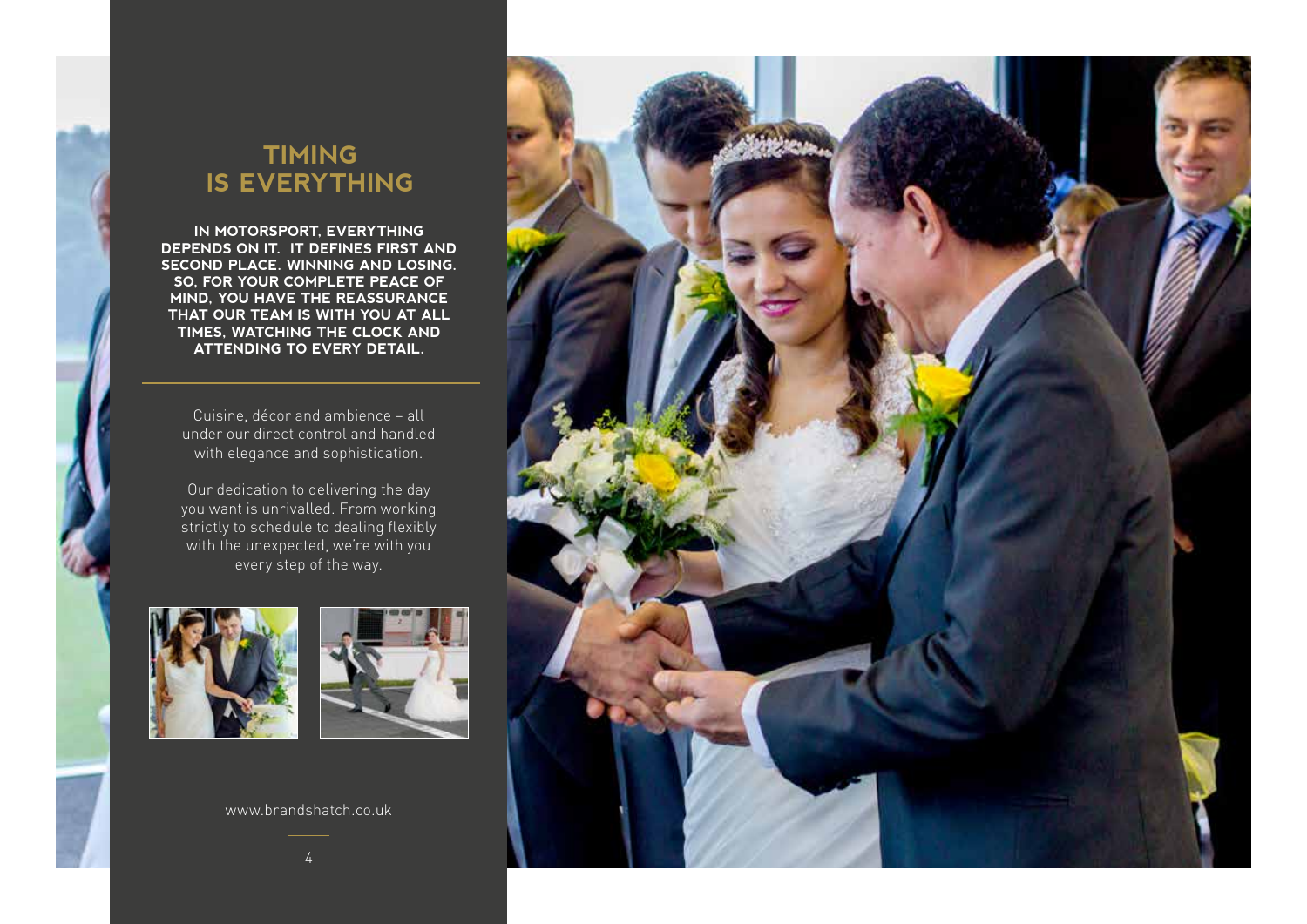## 4.5m 13.7m **Raised Bar area L ROOM SPECIFICATIONS**

#### **First Floor**

Ceremony - up to 300 guests

**Bar**



#### **Second Floor**

Wedding Breakfast - up to 200 guests Reception - 200+





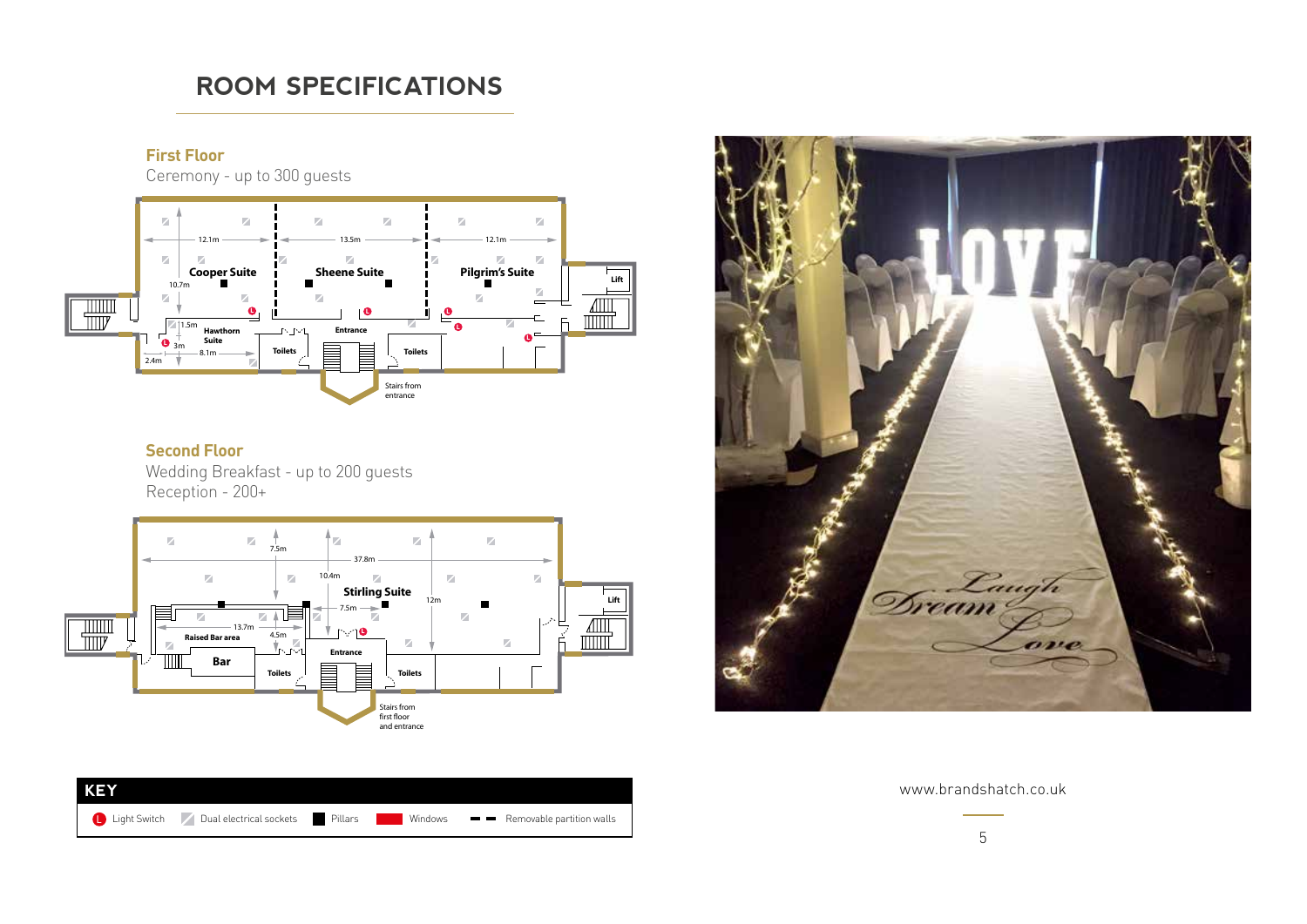# **VENUE LOCATION**

Located just 20 miles south east of London, the MotorSport Vision Centre is widely accessible from the M25 (Jct 3) and M20. There is a regular train service between London Victoria and the local Swanley station. Ebbsfleet International Station is only 13 miles away and a number of local hotels are close by. There is unlimited guest parking at the venue.

### **DIRECTIONS**

From the M25: exit at junction 3, A20. At the roundabout follow signs for the A20, Brands Hatch. Continue straight on taking the second exit at the following two roundabouts. Brands Hatch is on the left hand side.

From the M20: join the M26 at junction 3. Exit the M26 at junction 2A and take the third exit onto the A20 (London Road). Continue to follow the A20 at the three small roundabouts. Brands Hatch is on the right hand side as you leave West Kingsdown.

### **CONTACT**

For more information, contact the sales team:

Tel: 01474 875224 Email: corpsales@msv.com Web: www.brandshatch.co.uk/weddings